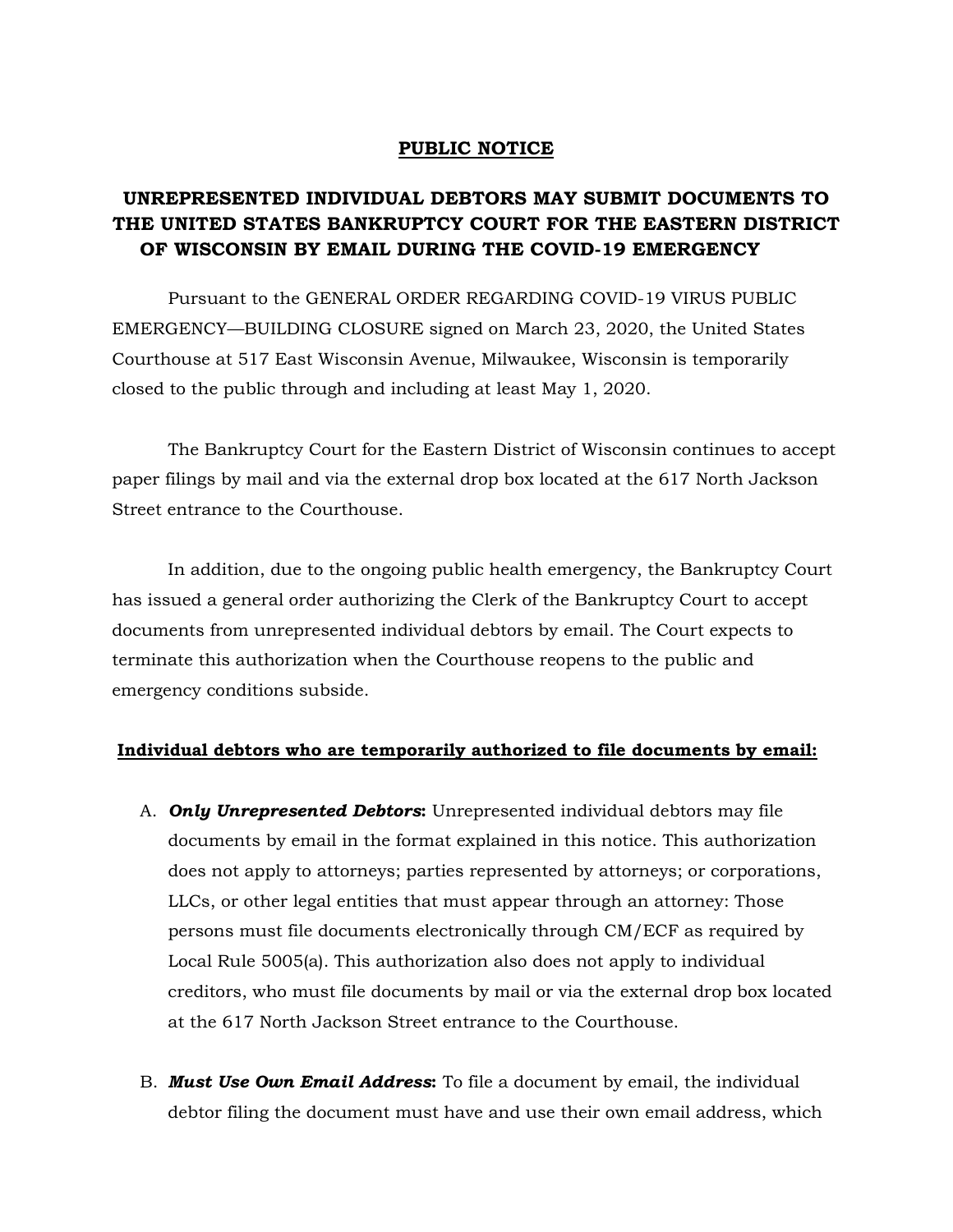they regularly monitor. **Individuals may only use their own address to file; use of another's address to file is prohibited.** Bankruptcy Petition Preparers or others assisting the filer cannot submit documents from their email or any email other than that of the individual filing the document.

# C. *How to Submit Documents by Email***:**

1. Unrepresented individual debtors may submit Portable Document Format (PDF) files by email to the following address:

## **webteam\_wieb@wieb.uscourts.gov.**

- 2. The filer must include a phone number at which they may be reached with each email sent to this email address.
- 3. Individual document pages containing the filer's signature must either be scanned to PDF or submitted using a standard, digitized image file format, including .JPEG, .PNG, .TIFF, etc. Please note: The court's filing system only accepts PDF files. The Clerk's office will make every attempt to convert other formats to PDF files suitable for docketing; however, files that cannot be converted or docketed may be returned to the sender as unfiled. You may download the fillable PDF forms necessary to file a bankruptcy petition at the following web address: https://www.wieb.uscourts.gov/bankruptcy-formsrequired-filing.
- 4. Individuals filing bankruptcy petitions by email must include a filing-fee installment or waiver form: If you file a bankruptcy petition by email, you **must file in the same email**:
	- a. *For Chapter 7 petitions*, **either** Official Form B 103A (Application for Individuals to Pay the Filing Fee in Installments) **or** Form B 103B (Application to Have the Chapter 7 Filing Fee Waived).
	- b. *For Chapter 11, 12 or 13 petitions*, Official Form B 103A (Application for Individuals to Pay the Filing Fee in Installments).